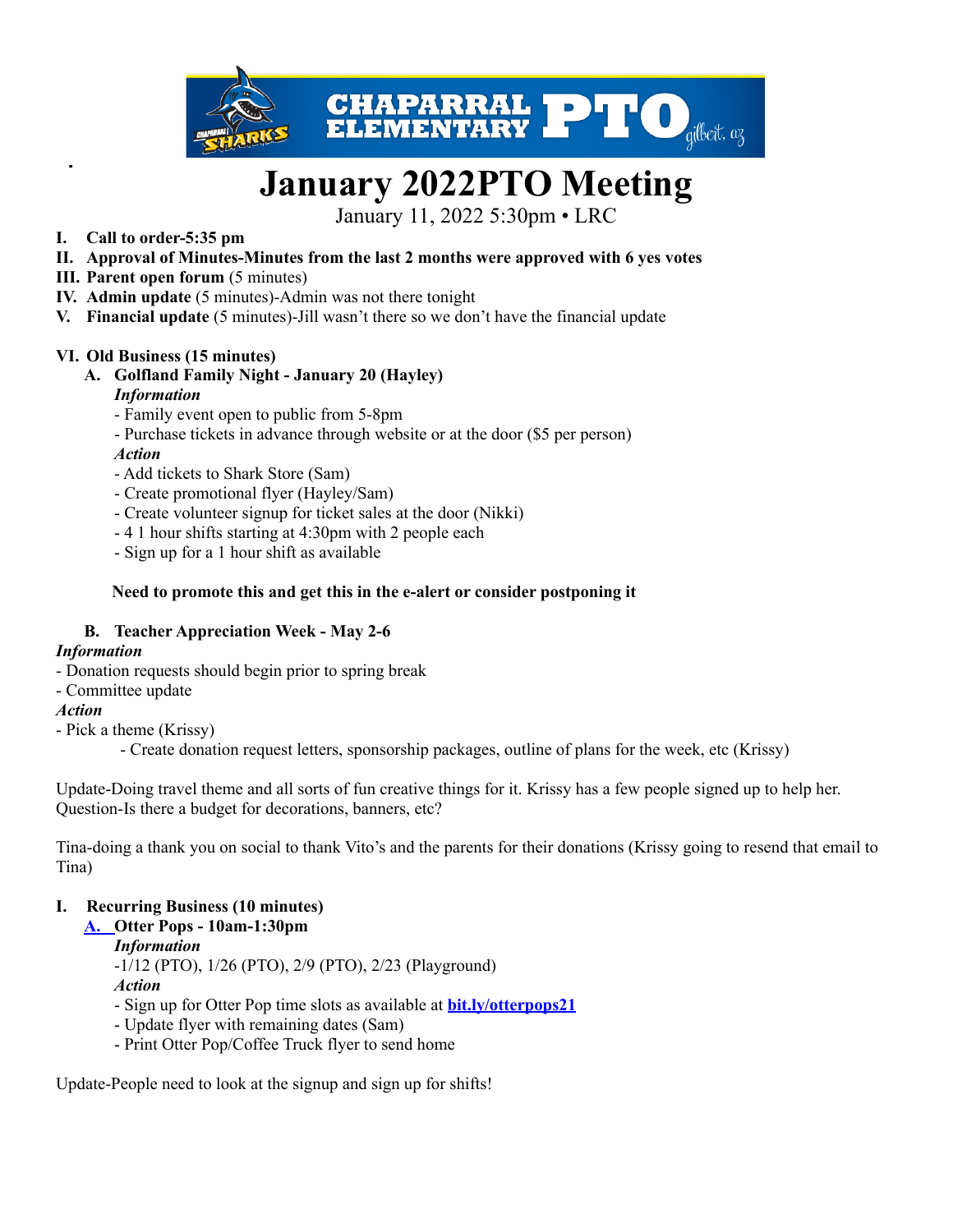# **B. Shark Store**

#### *Information*

- Restock items are compete
- Update on hat and water bottle research (Cari)

*Action*

- Update Shark store inventory (Sam)

# **Update-Cari will follow up soon and let us know about hat and water bottle research**

# **C. Coffee Truck - January 28, 7-9am**

# *Information*

- Coffee truck will be on campus on the soccer field

*Action*

- Please remind teachers to send out information to parents regarding Otter Pops and Coffee Truck
- Update flyer with remaining dates (Sam)
- Print Otter Pop/Coffee Truck flyer to send home

# **II. New Business (20 minutes)**

**A. STEAM Night - January 13, 5:30-7pm** *Information*

- Setup Shark Store to sell spirit wear

# *Action*

- Need volunteers for each shift starting at 4:15pm sign up at **[signup.com/go/MWfQtTL](http://signup.com/go/MWfQtTL)**
- 4:30-6:00 (2-4 volunteers)
- 6:00-7:30 (2-4 volunteers)

Update-We need someone with the square app and card reader. Abby will follow up with Sam on how connect our account.

# **B. Donuts with Grown Ups - February 4**

## *Information*

- Confirm food vendor Chartwells has offered to sponsor/provide for free
- Setup tables/decorate the night before if able/confirm with admin/Angel
- Final setup and walk through at 6am

## *Actions*

- Need volunteers 2/4 from 3-4pm
- Need volunteers to work event (link to signup)

Update-Krissy to find out if Chartwells has donuts and if not what they are willing to provide and do we need to get donuts from somewhere else? Has Sam done the use of facilities request already or does this need to be done?

#### **C. Sharks Fun Run - February 18** *Information*

- Shirt design and order due 2/12
- \$30,000 fundraising goal
- Push Corporate Matching program
- What are we raising funds for?
- Incentives
- Teacher 10%
- Grade Level Ice Cream, Cookie, Popsicle
- Principal Incentive TBD
- Dates to remember: 2/9 pledging opens, 2/9 Teacher Meeting and School-wide Kick Off, TBD tunnel and car